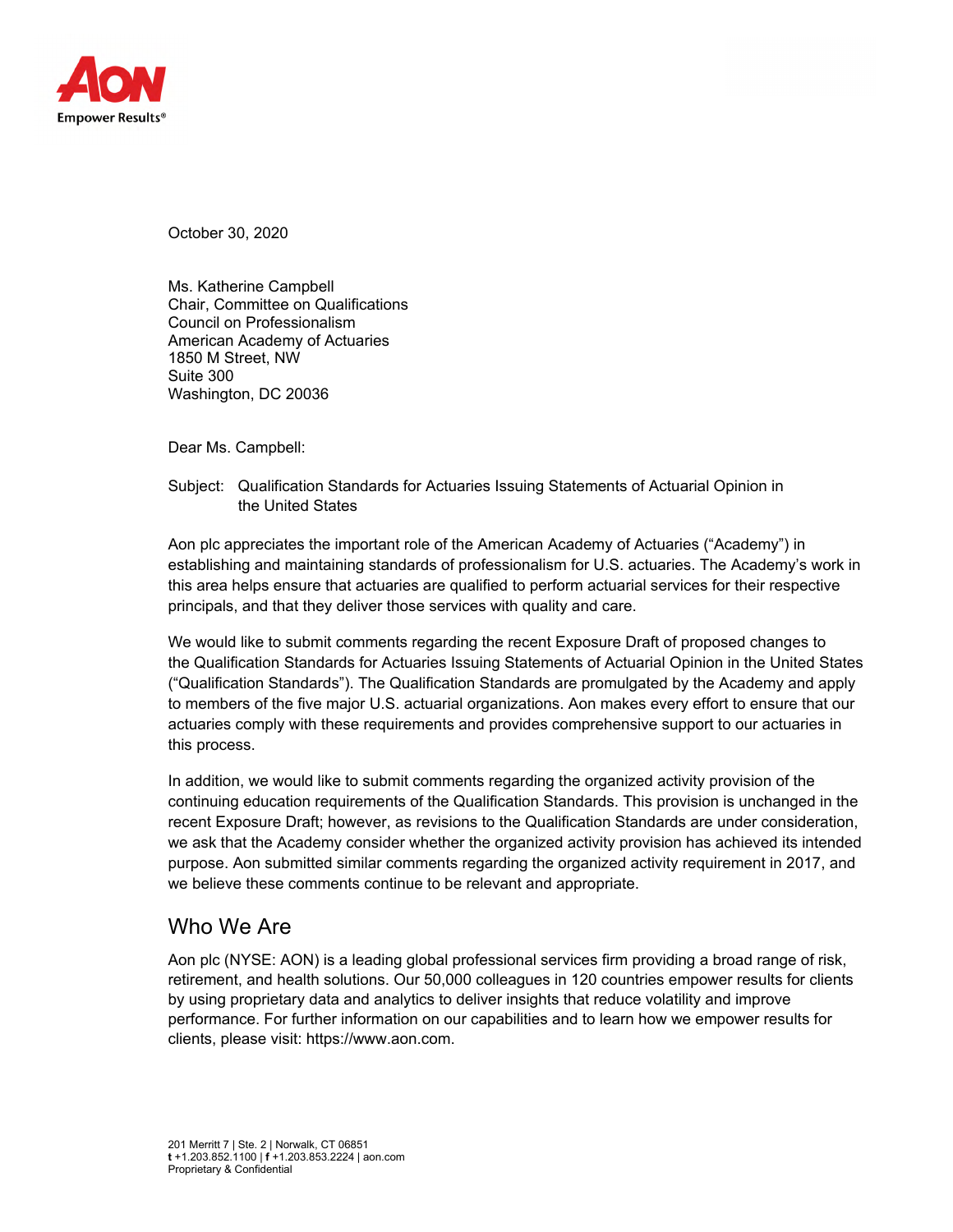

## Proposed Changes in Exposure Draft Applicable to Enrolled Actuaries

Section 2.1.1 of the Exposure Draft appears to introduce additional basic education and experience requirements that would apply to Enrolled Actuaries. Specifically, the current Qualification Standards deem an Enrolled Actuary to meet the basic education and experience requirements of Section 2.1 for the pension practice area, while the Exposure Draft would limit this deemed satisfaction of the requirements to "Statements of Actuarial Opinion that ERISA mandates an Enrolled Actuary to issue." For other Statements of Actuarial Opinion that ERISA does not mandate an Enrolled Actuary to issue, the actuary is deemed to satisfy section 2.1(b), but must satisfy sections 2.1(c) and (d) with regard to the subject of the Statement of Actuarial Opinion.

For example, an Enrolled Actuary who is an Associate of the Society of Actuaries would be deemed to meet the basic education requirements of section 2.1 under the current Qualification Standards. However, for such an actuary to be able to issue a Statement of Actuarial Opinion not mandated by ERISA, the Exposure Draft would require the actuary to have a minimum of three years of responsible pension actuarial experience under the review of an actuary who was qualified to issue the Statement of Actuarial Opinion at the time. This represents a change from the current Qualification Standards.

The Exposure Draft cites funding calculations and Form 5500 Schedule SB filings as examples of work that ERISA mandates an Enrolled Actuary to issue. However, there are many other subject areas in which an Enrolled Actuary may perform work under ERISA and that are covered by the syllabus for the Joint Board examinations (e.g., nondiscrimination testing). It is unclear whether this work would be considered "mandated" by ERISA under the Exposure Draft. We believe an Enrolled Actuary should be considered qualified to issue a Statement of Actuarial Opinion in such areas, and that this should be clarified in the Exposure Draft. Work in areas not covered by ERISA, such as pension accounting, would presumably be subject to the additional requirements noted above.

The preamble to the Exposure Draft asks, "the goal surrounding the updated language related to the basic and continuing education for Enrolled Actuaries was to add clarity but not change the requirements. Is this clear in the updated language?" As noted above, we believe the language in the Exposure Draft represents a change in the requirements and not merely a clarification. If this was not the intent, we believe the Exposure Draft should be revised accordingly. If a change was intended, we believe it would be appropriate to issue a second Exposure Draft that more clearly identifies the proposed changes and the rationale for those changes.

## Organized Activity Requirement

Section 2.2.2 of the Qualification Standards requires that, in order for an actuary to satisfy the General Qualification Standard, the actuary must complete and document at least 30 hours each calendar year of relevant continuing education. A minimum of six hours must consist of "organized activities" that, as defined in section 2.2.7 of the Qualification Standards (section 2.2.6 of the Exposure Draft), "involve interaction with actuaries or other professionals working for different organizations." Such organized activities "include, but are not limited to, conferences, seminars, webcasts, in-person or online courses, or committee work that is directly relevant to the area of practice of the subject of the Statement of Actuarial Opinion."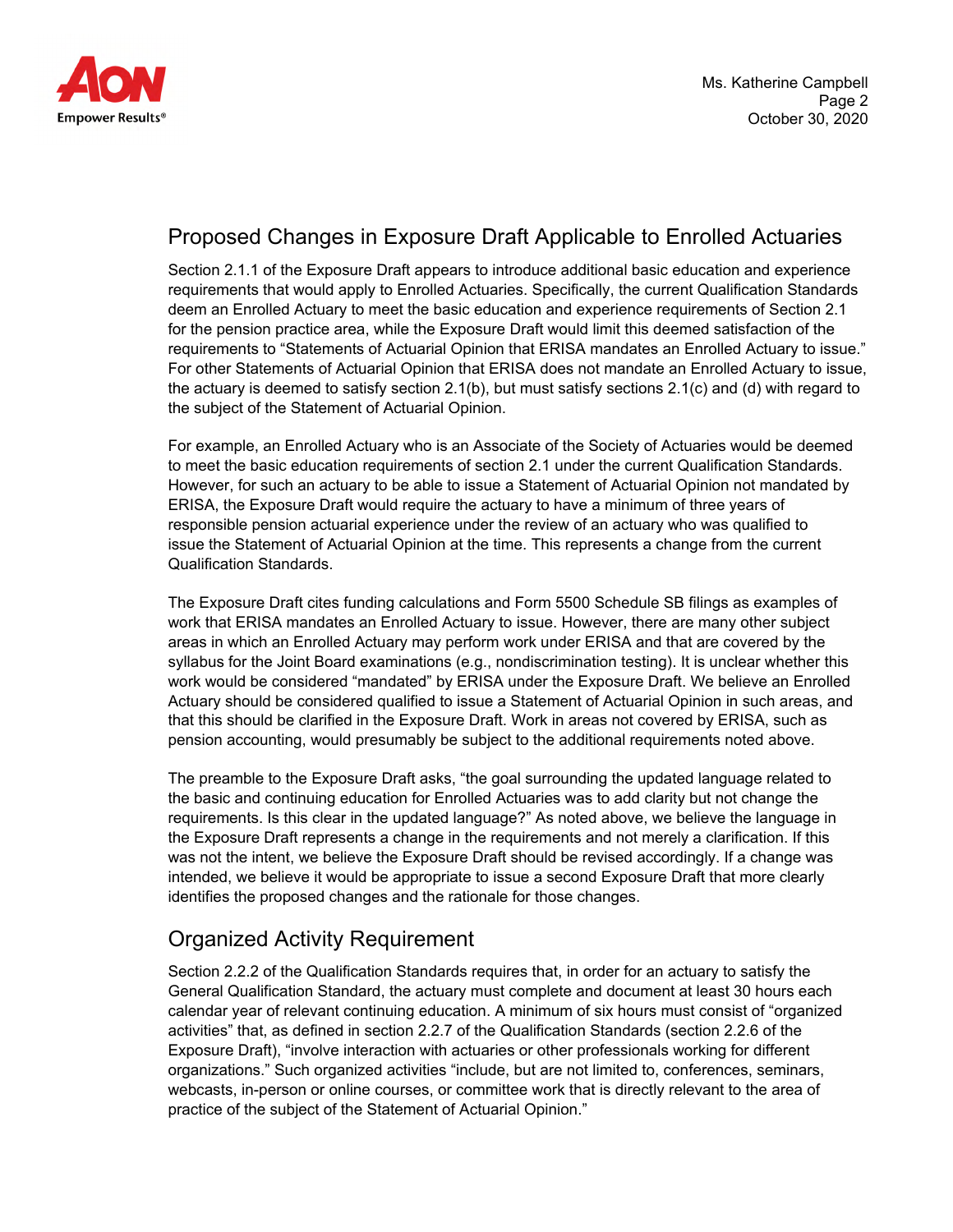

While we believe it is appropriate to require that an actuary obtain a minimum number of hours of relevant continuing education that involve interaction with other actuaries and professionals, we do not believe the requirement that organized activities include individuals working for other organizations has proven to be effective.

Ideally, the requirement would encourage collaboration and knowledge sharing between actuaries and professionals working for different organizations, but in actuality this is not happening very effectively. In many cases, actuaries currently meet this requirement by attending webcasts or similar courses in which material is presented by an actuary from another firm (often a competitor of the actuary's own firm). While the information presented may be relevant to the actuary's area of practice, the degree of information sharing is often limited by a presenter's legitimate concerns over sharing his or her firm's intellectual capital. In addition, the degree of interaction between the audience and presenter may be limited due to the format of the program. For example, while webcasts often allow an opportunity for the audience to submit questions electronically, they tend to be much less interactive than a face-to-face meeting. As a result, we do not believe that these courses foster the degree of knowledge sharing and collaboration originally envisioned as part of the organized activity requirement.

Additionally, even relevant content presented by a speaker from a different organization often does not truly deepen the actuary's understanding of the topic. An external speaker may not be familiar with internal learning opportunities available to an actuary and may not know the information and opinions to which the actuary has already been exposed. Therefore, taking part in continuing education opportunities that meet the organized activity requirement can become a "check the box" exercise, where the actuary "intended to learn something, or confirmed his or her existing understanding" per the advice in Q&A 36 in the "FAQs On The U.S. Qualification Standards" posted on the Academy's website, as opposed to a learning experience that genuinely makes the participant a better actuary.

We believe the value of a continuing education program comes from depth of content, effective delivery, and interaction and exchange of perspectives among the audience and presenters, and that internally developed programs can often meet these objectives as well as, if not better than, externally developed programs. These internal programs often provide more relevant content in a timelier manner than external programs. Such internal programs can ensure that actuaries are aware of new innovations, or able to share their own knowledge of such innovations. In addition, large firms generally employ a diverse group of actuaries with varying backgrounds. When internal continuing education programs are developed by such firms, these valuable human capital resources are drawn upon, without any concerns about sharing intellectual capital, to provide a broader range of views than may be available from an external source. This allows the participants to engage in robust, open discussions on how to bring greater value to both their principals and society as a whole.

With this in mind, we respectfully ask the Academy to consider expanding the definition of organized activities to include all relevant, structured activities that provide the actuary with the ability to interact with other actuaries and professionals, including ones from the actuary's own organization. This would allow internally developed continuing education programs that are relevant to the area of practice in which an actuary may be issuing an actuarial opinion to qualify as organized activities.